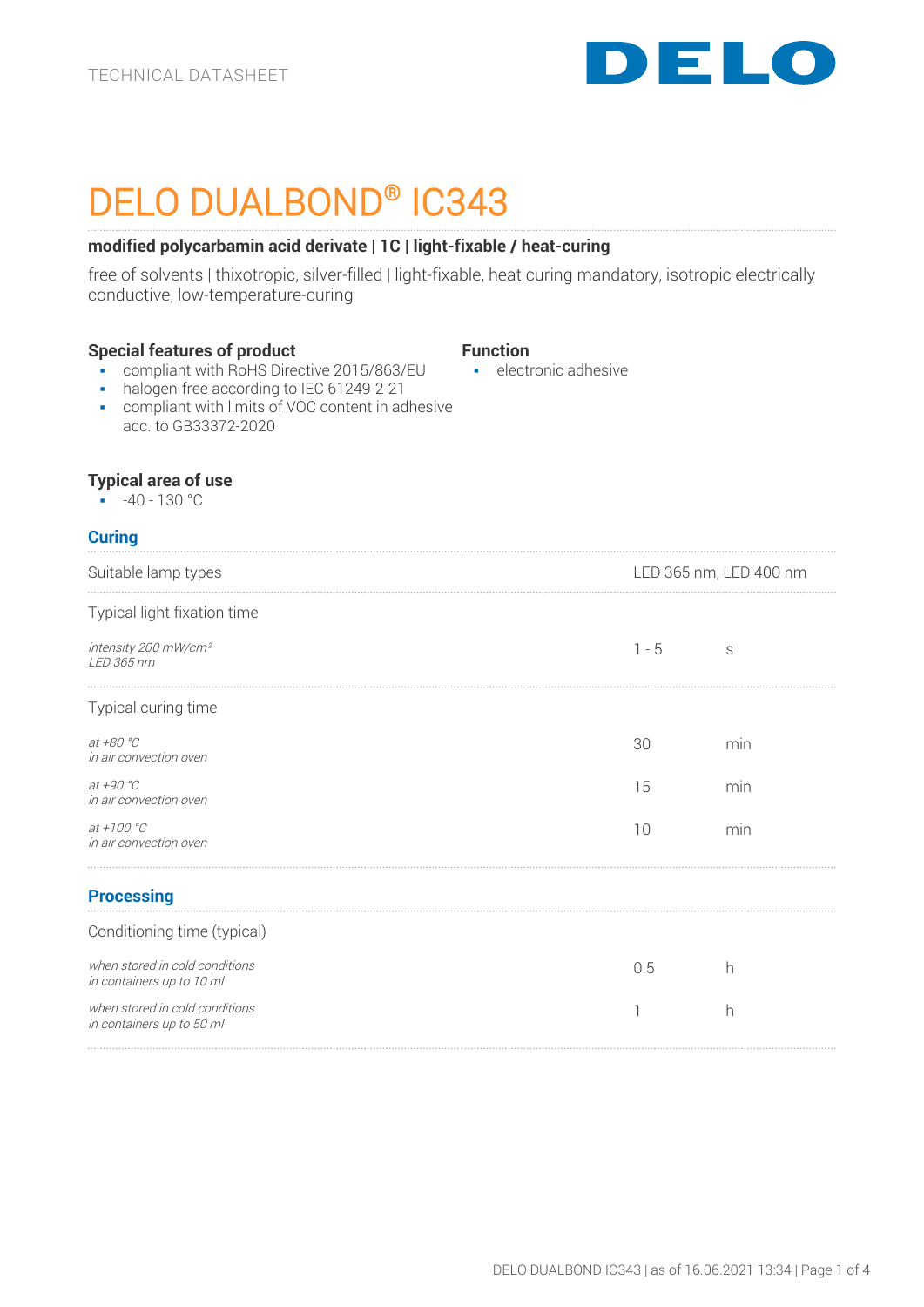# TECHNICAL DATASHEET



| Processing time                                                                                            |             |                   |
|------------------------------------------------------------------------------------------------------------|-------------|-------------------|
| in standard climate +23 °C / 50 % r. h.                                                                    | 72          | h                 |
| Storage life in unopened original container                                                                |             |                   |
| at -45 °C to -15 °C                                                                                        | 6           | month(s)          |
| <b>Technical properties</b>                                                                                |             |                   |
| Color in cured condition in 1 mm layer thickness                                                           | silver-gray |                   |
| Transparency in cured condition in 1 mm layer thickness                                                    | opaque      |                   |
| Filler particle type                                                                                       | silver      |                   |
| <b>Parameters</b>                                                                                          |             |                   |
| Density<br>DELO Standard 13   liquid                                                                       | 3           | q/cm <sup>3</sup> |
| Viscosity<br>liquid   Rheometer   Shear rate: 10 1/s   Gap: 200 µm                                         | 42000       | mPa·s             |
| Compression shear strength<br>DELO Standard 5   FR4   FR4   Pretreatment: Annealing   100 °C   10 min      | 12          | <b>MPa</b>        |
| Compression shear strength<br>DELO Standard 5   FR4   PBT   Pretreatment: Annealing   100 °C   10 min      | 7           | MPa               |
| Compression shear strength<br>DELO Standard 5   PBT   PBT   100 °C   10 min                                | 4           | MPa               |
| Compression shear strength<br>DELO Standard 5   PC   ABS   100 °C   10 min                                 | 10          | <b>MPa</b>        |
| Compression shear strength<br>DELO Standard 5   PC   PC   100 °C   10 min                                  | 13          | <b>MPa</b>        |
| Compression shear strength<br>DELO Standard 5   PETP   PETP   100 °C   10 min                              | 5           | <b>MPa</b>        |
| Coefficient of linear expansion<br>DELO Standard 26   TMA   Evaluation T: 35 °C - 150 °C   100 °C   10 min | 150         | ppm/K             |
| Shrinkage<br>DELO Standard 13   100 °C   10 min                                                            | 2.2         | vol. %            |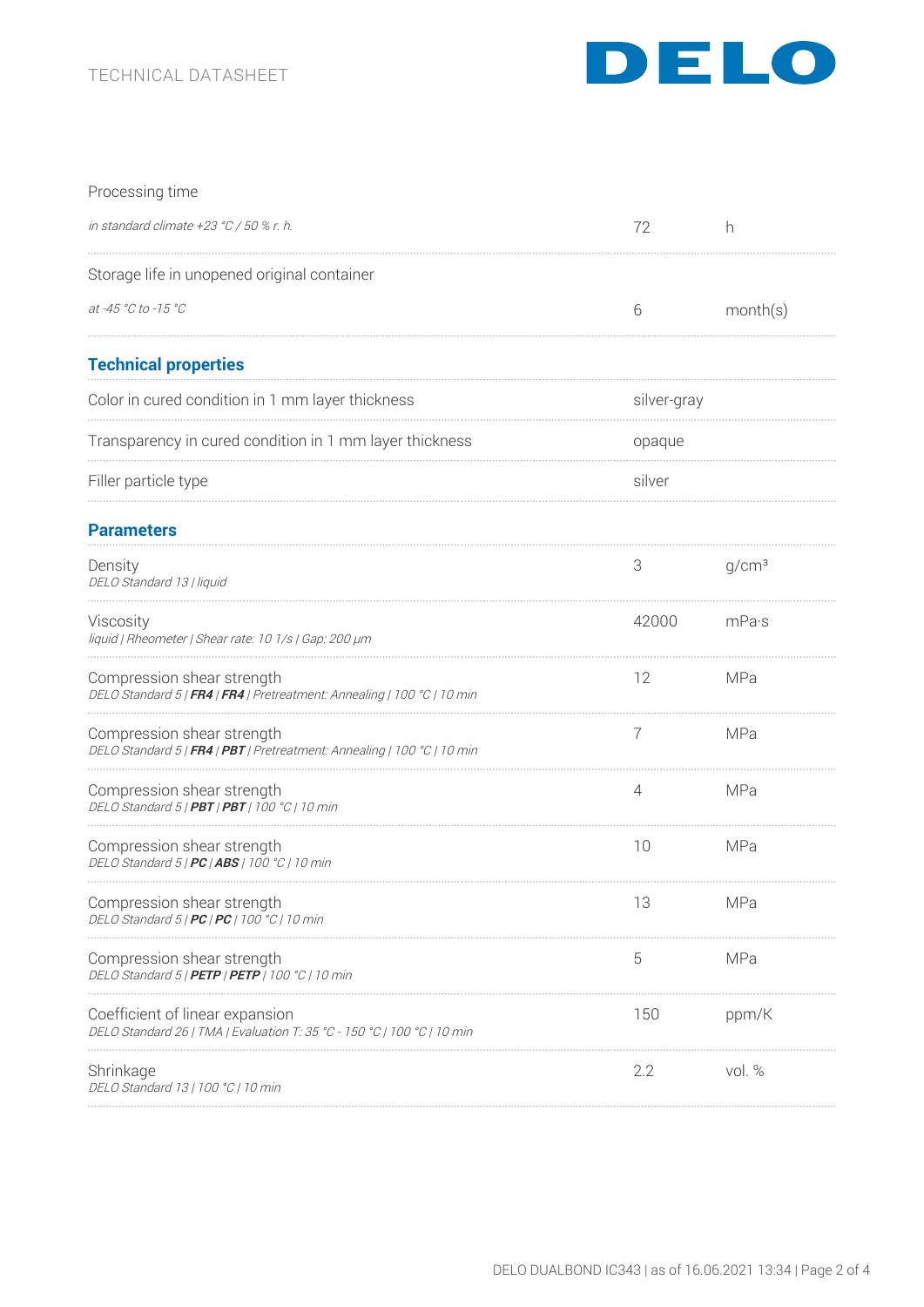

| Water absorption<br>Based on DIN EN ISO 62   100 °C   10 min   Type of storage: Temp.   Storage temperature: at approx.<br>+23 °C   Duration: 72 h   Type of storage: Media   Medium: Distilled water   Storage temperature: at<br>approx. $+23 °C$   Duration: 24 h | 02   | wt %            |
|----------------------------------------------------------------------------------------------------------------------------------------------------------------------------------------------------------------------------------------------------------------------|------|-----------------|
| Apparent thermal conductivity<br>DELO Standard 50   100 °C   10 min                                                                                                                                                                                                  | 8.2  | $W/(m \cdot K)$ |
| Specific thermal conductivity<br>Based on ASTM D 5470   100 °C   10 min                                                                                                                                                                                              | 1.8  | $W/(m \cdot K)$ |
| Specific thermal conductivity<br>Based on ASTM E 1461   100 °C   10 min                                                                                                                                                                                              | 1.5  | $W/(m \cdot K)$ |
| Electrical resistivity<br>DELO Standard 29   100 °C   10 min                                                                                                                                                                                                         | 0.11 | m0hm∙cm         |
| <b>Converting table</b>                                                                                                                                                                                                                                              |      |                 |
| °F<br>1 inch = $25.4$ mm<br>1 GPa = 145.04 ksi<br>1 mil = $25.4 \,\text{\textmu m}$<br>$1 \text{ cP} = 1 \text{ mPa·s}$                                                                                                                                              |      |                 |

| 1 mil = 25.4 $\mu$ m | $1 \text{ cP} = 1 \text{ mPa·s}$ |
|----------------------|----------------------------------|
| $1 oz = 28.3495 g$   | $1 N = 0.225 lb$                 |
|                      |                                  |

## **General curing and processing information**

The curing time stated in the technical data was determined in the laboratory. It can vary depending on the adhesive quantity and component geometry and is therefore a reference value.The heating time of the components must be added to the actual curing time. It depends on component size and type of heat input. The specified curing temperature must be reached directly at the adhesive.Increasing or decreasing the curing temperature and / or irradiation intensity and / or irradiation time shortens or prolongs the curing time and can lead to changed physical properties.Only a small part of the bonding should be light-fixed as the maximum build-up of adhesion is achieved by pure heat curing.The period of time between prefixation and heat curing should not exceed 1 h at room temperature (approx. +23 °C / 50 % r.h.). The adhesive shows postcuring behavior. After heat curing at low temperatures and a short curing time, a certain level of strength is already achieved. The adhesive postcures at room temperature and achieves a level of strength corresponding to the curing temperature after approx. 24 hours.Depending on the adhesive quantity used, exothermic reaction heat is generated which can lead to overheating. In this case, a lower curing temperature is to be selected.All curing or light fixation parameters depend on material thickness and absorption, adhesive layer thickness, lamp type and distance between lamp and adhesive layer.Optional prefixation is performed with light. Heat curing is mandatory. Values measured after 24 h at approx. 23 °C / 50 % r.h., unless otherwise specified.

# **General**

The data and information provided are based on tests performed under laboratory conditions. Reliable information about the behavior of the product under practical conditions and its suitability for a specific purpose cannot be concluded from this. It is the customer's responsibility to test the suitability of a product for the intended purpose by considering all specific requirements and by applying standards the customer